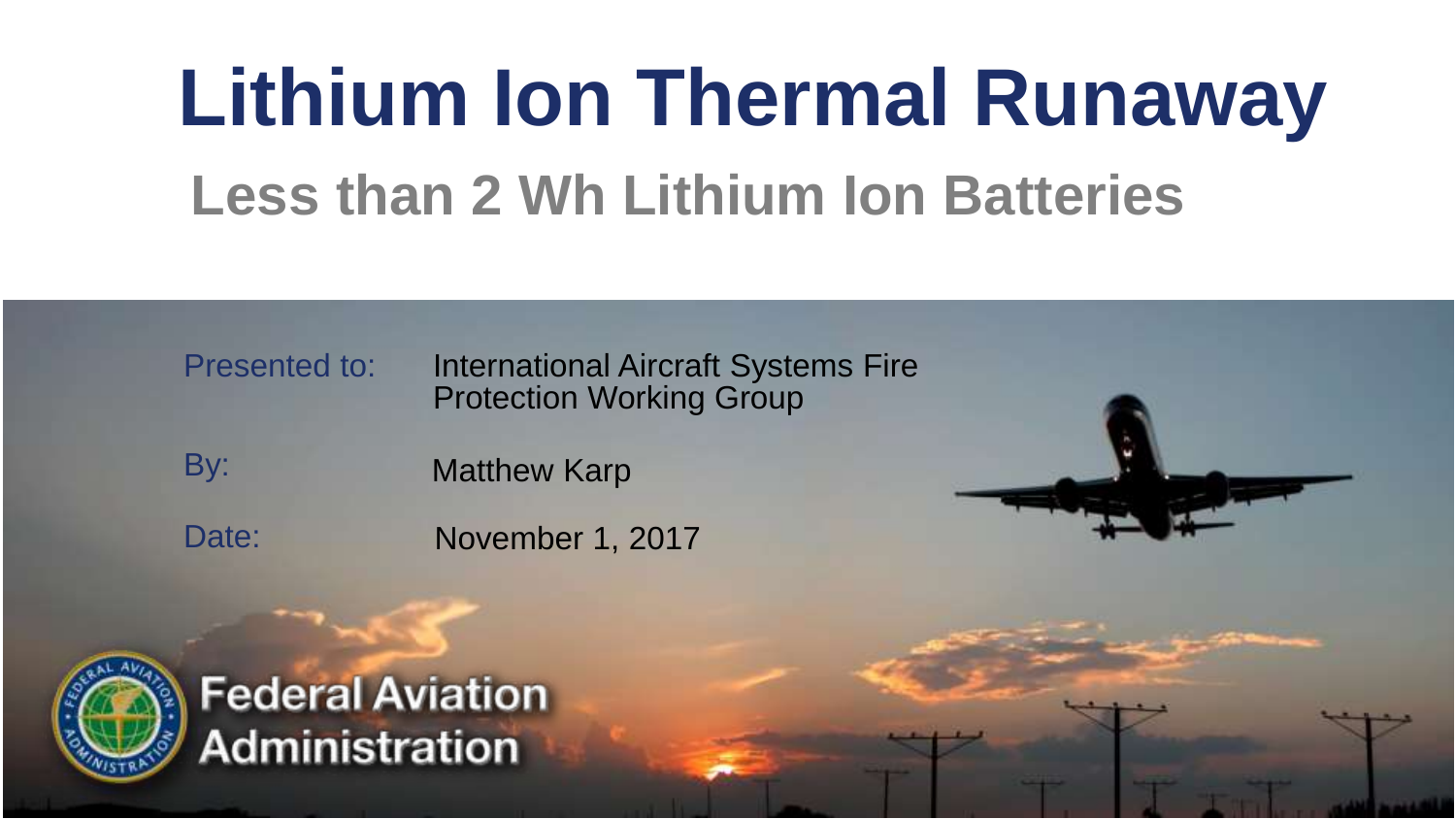# **Scope of Test**

•RTCA SC-225 committee working on developing document DO-311A

•Document contains Minimum Operational Performance Standards (MOPS) for rechargeable lithium battery systems

•Proposed to exempt battery cells that are < 2Wh from testing standards •provided they are certified to existing UL and IEC standards

- •Comments were received that the exemption level should be raised to as high as 5 Wh
- •Tests were conducted to determine if the exemption level should be raised

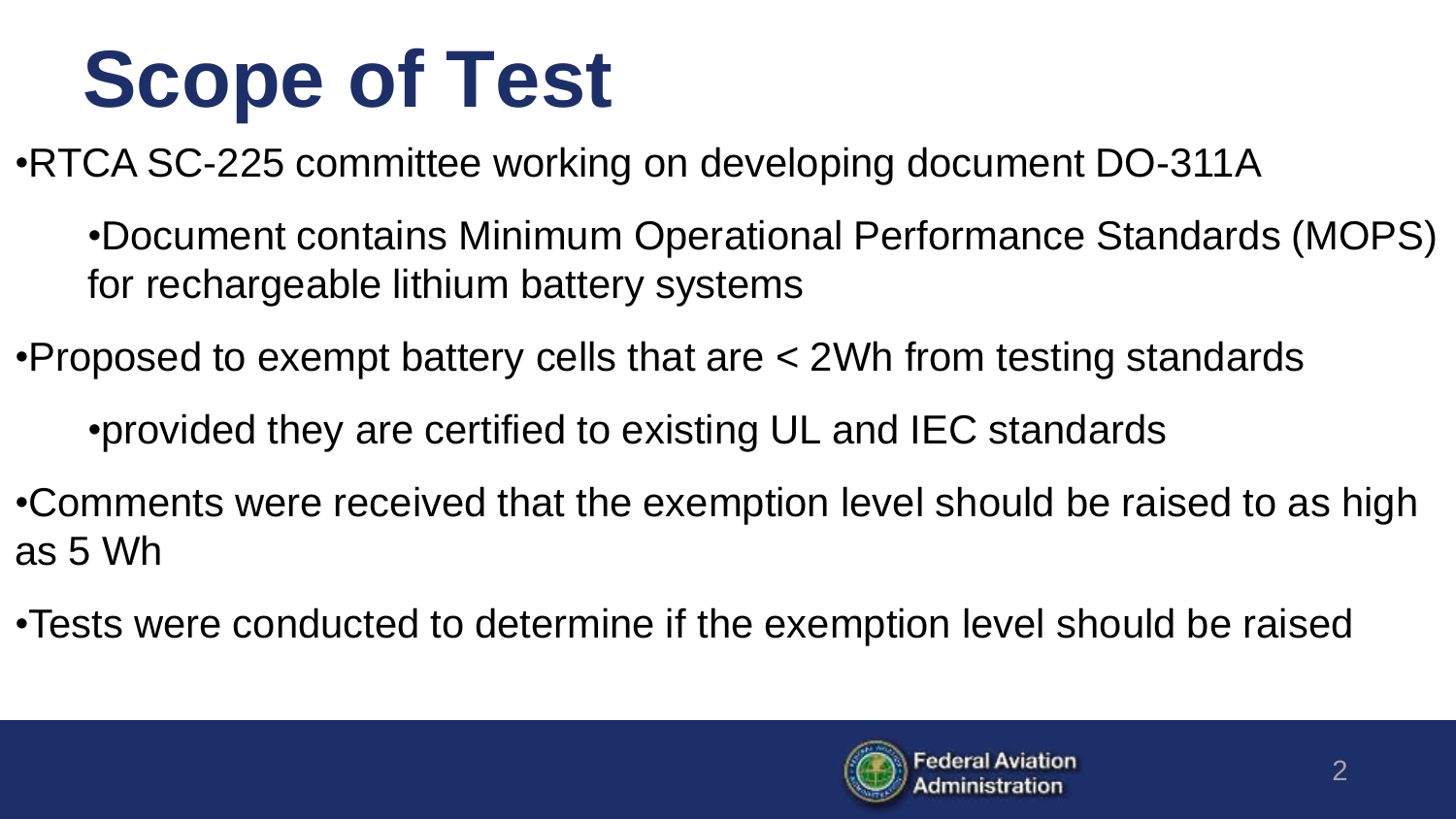# **Scope of Test**

- •Tests were conducted with lithium ion rechargeable 3.7V 500mAh (1.85Wh) polymer pouch cells and button cells at 100% SOC
- •The cells were forced into thermal runaway using the overheat method at 20°C/min
- Tests were conducted in a 21.7L pressure vessel where a pressure transducer and thermocouple were used to quantify the gas release from each lithium battery cell
- The gases were collected and analyzed for percent hydrogen, carbon monoxide, carbon dioxide, oxygen, and total hydrocarbon content (THC)
- •The maximum temperature rise and peak pressure rise were annotated

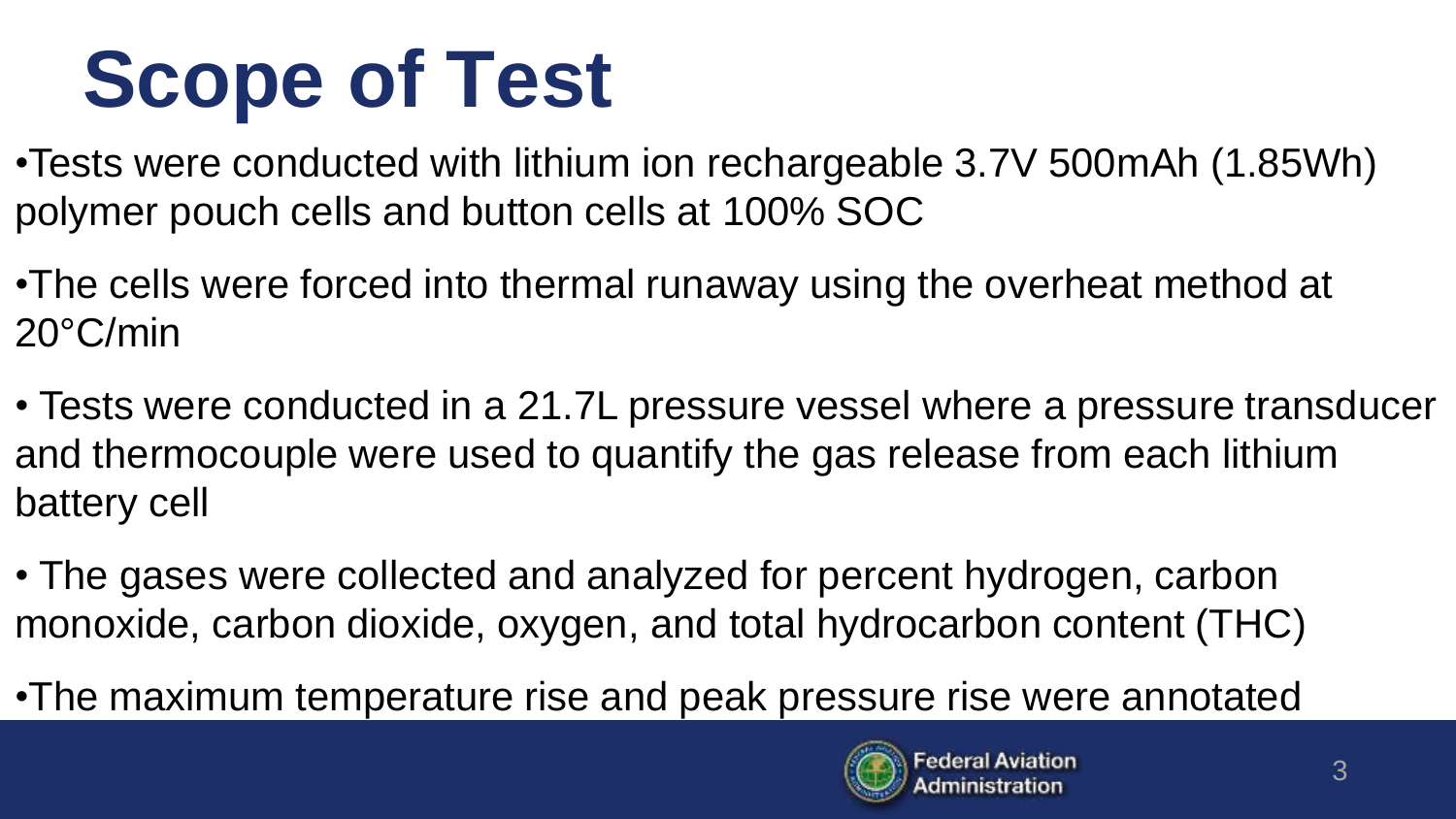# **Test Equipment**

- •Experiments were conducted in a 21.7 liter stainless steel pressure vessel
- •Gas chromatography (GC) with thermal conductivity detector (TCD) to measure H2
- •Paramagnetic sensor (pO2) to measure CO/O2
- •Non-dispersive infrared radiation to measure CO2
- •Flame ionization detector (FID) to measure total hydrocarbon content (THC)



Test Apparatus

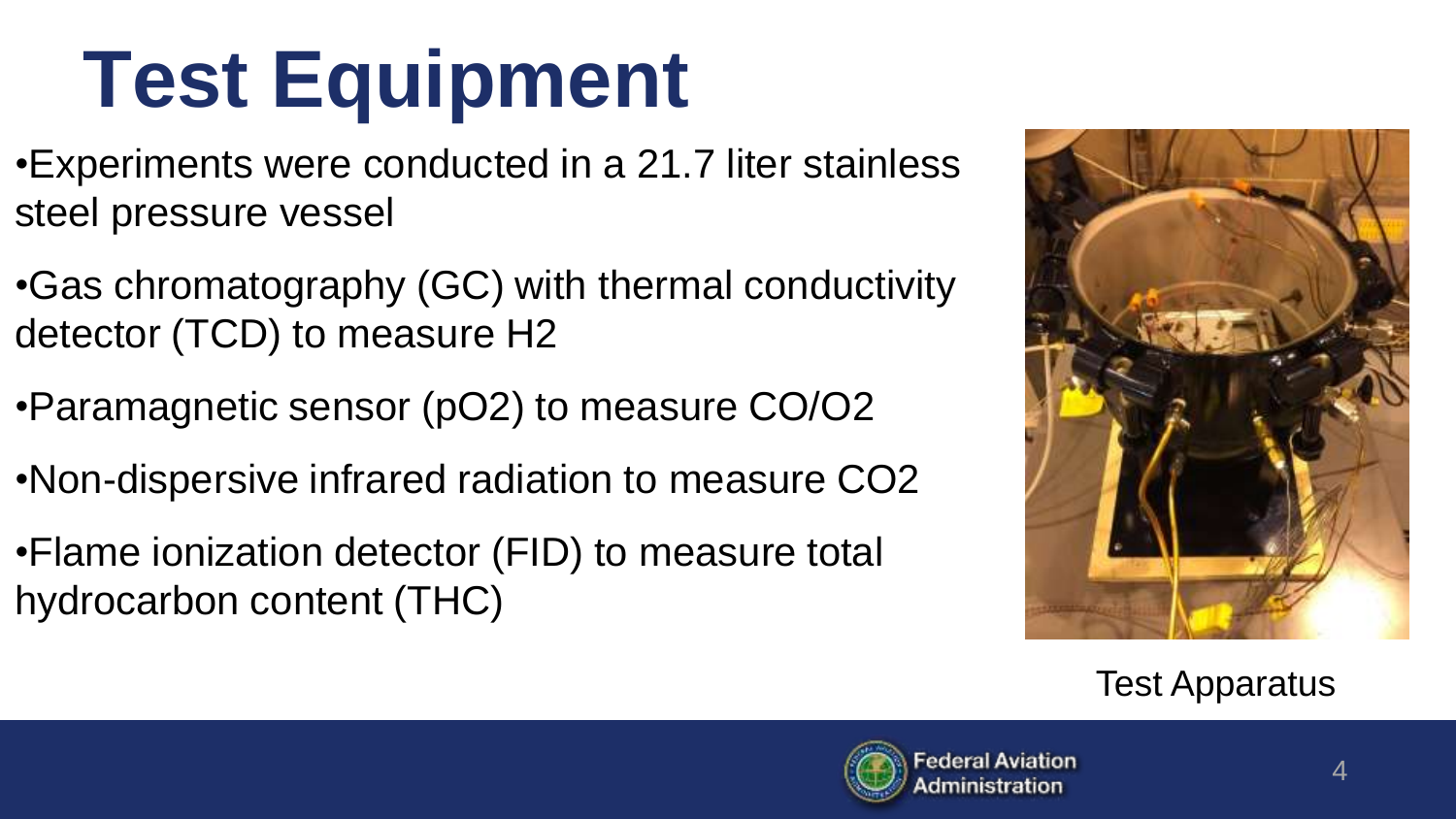#### **Test Procedure**

- •The pressure vessel is vacuumed to less than 0.1 psia
- •The pressure vessel is filled to 14.7 psia with nitrogen gas
	- •Nitrogen gas is used because of its inert properties and to prevent interference with the gas analyzers
- •The battery is forced into thermal runaway by overheating and the vent gases are released
- •More nitrogen is added to the pressure vessel until the pressure reaches 18 psia, this creates a positive pressure to feed into gas analyzers
- •The samples are analyzed for gas composition

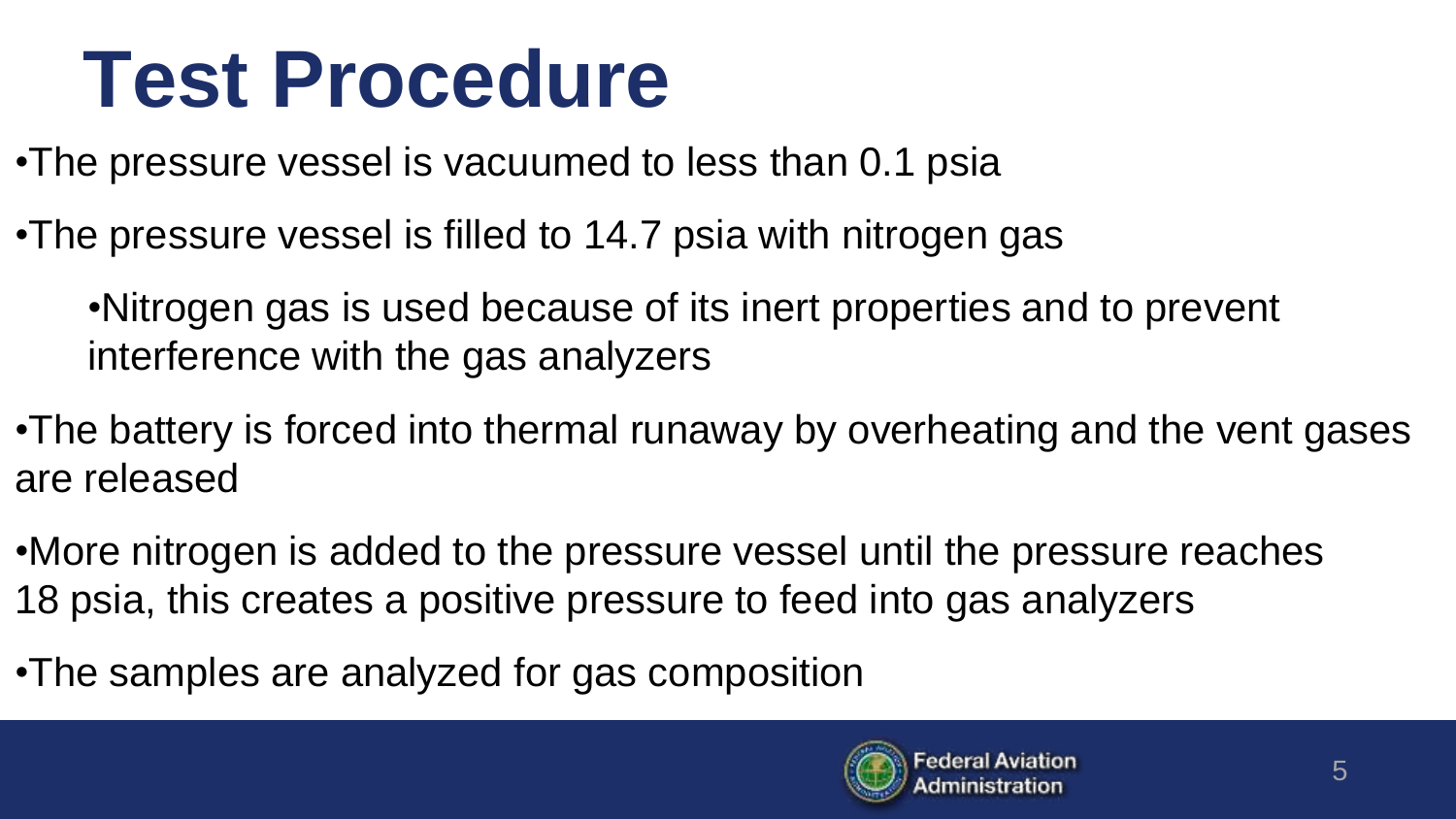### **Test Procedure**

- •The battery cells were placed on top of a flexible heater
- •Heated at 20°C/min until thermal runaway is induced
	- •The temperature heating rate was controlled by a Proportional-Integral-Derivative (PID) controller
- •Temperature was measured at the side of the pouch cell and on top of the button cell





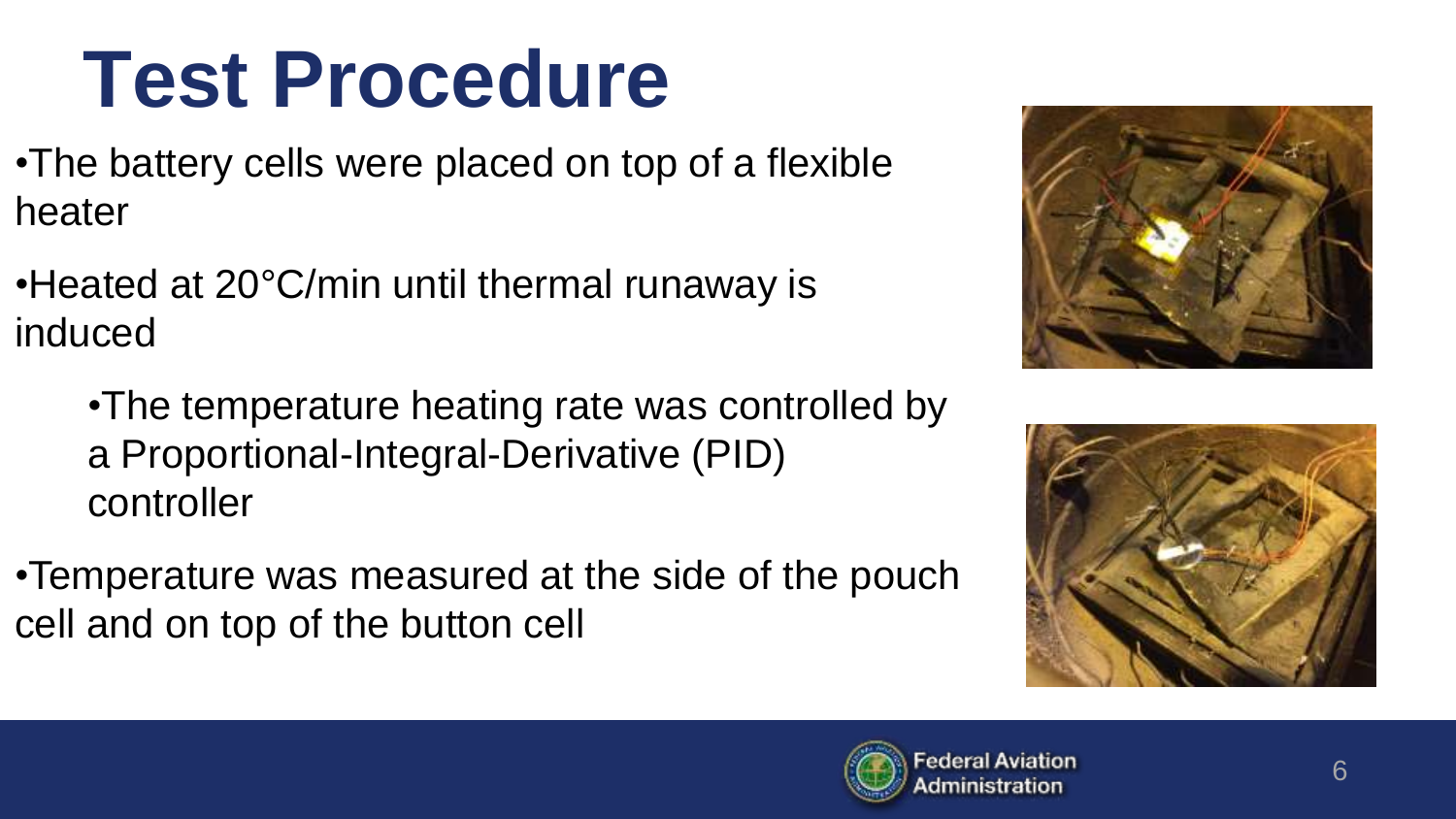# **Pouch Thermocouple Location**

- •Thermocouples were placed at two separate locations
- •The locations
	- •On top
	- •On the side



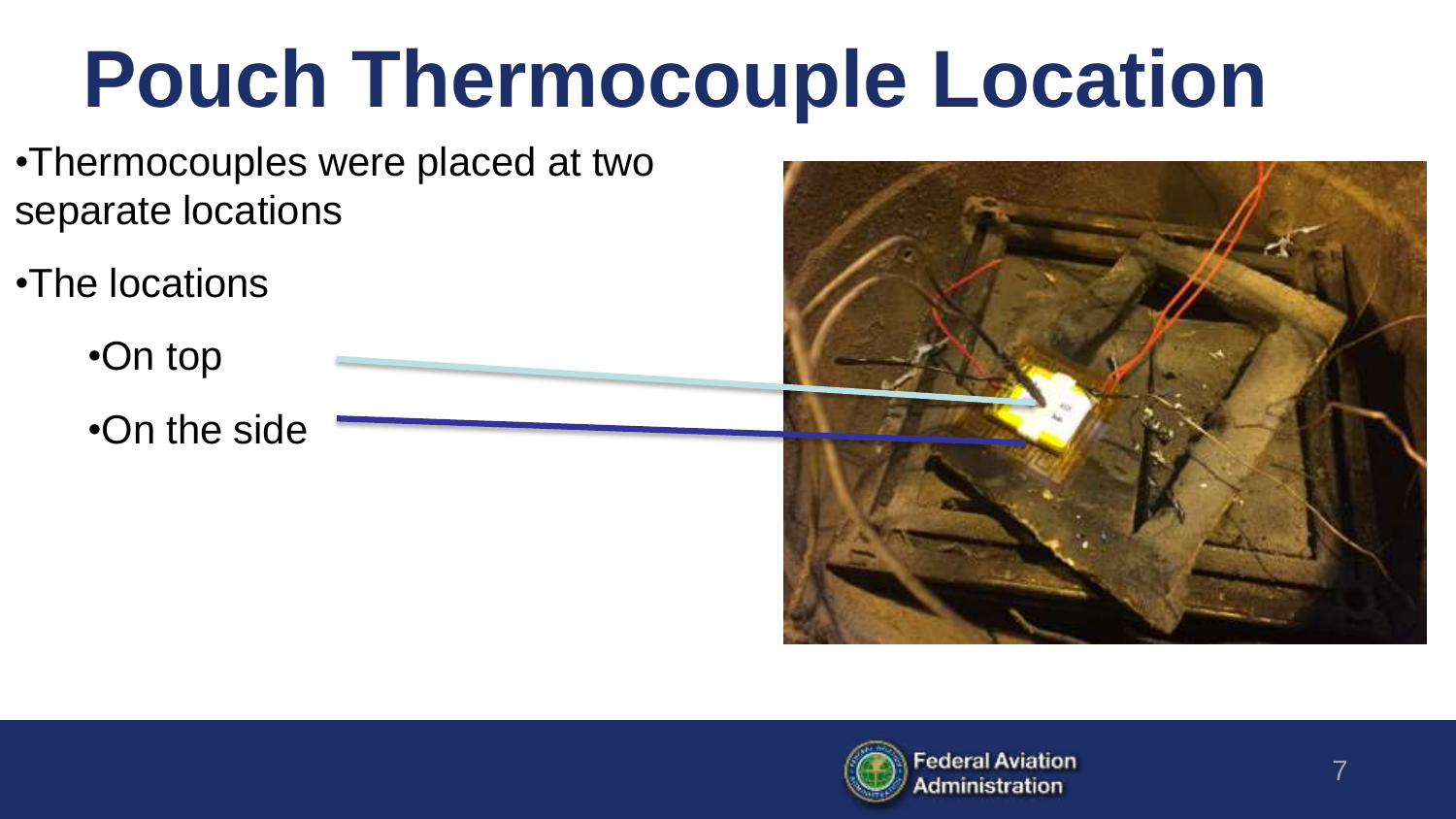## **Pouch Maximum Temperature**

- •The maximum temperature at the side of the pouch cell is hotter than on top of the pouch cell
	- •Vent gas vents out of the sides
- •The average maximum temperature are:
	- $\cdot$ Side 621 $\pm$ 25 $\circ$ C
	- •Top 412±24°C
- •The average thermal runaway onset temperature is 135±13°C



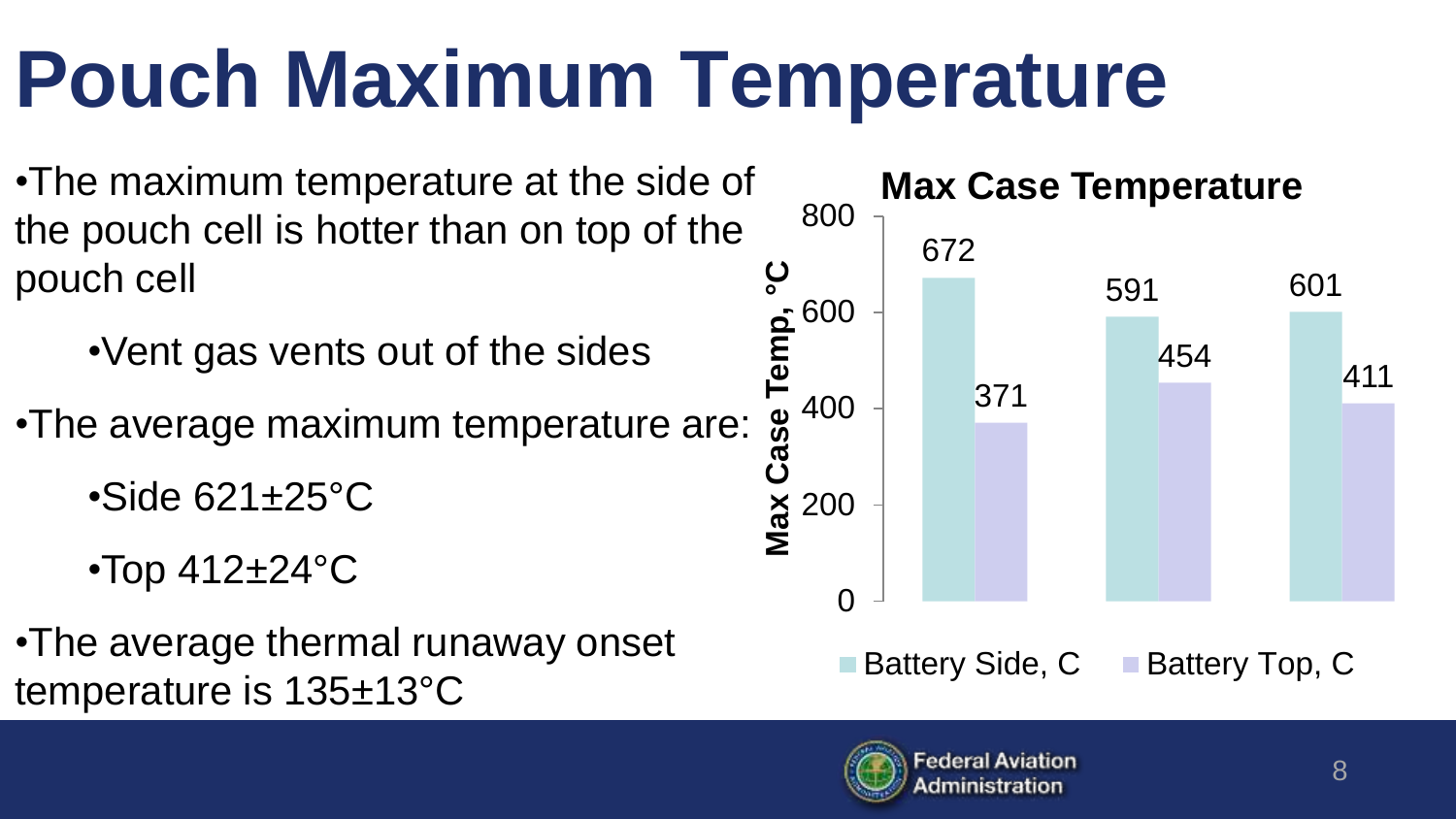# **Pouch Vent Gas Volume**

•The average vent gas volume is 0.76±0.03L



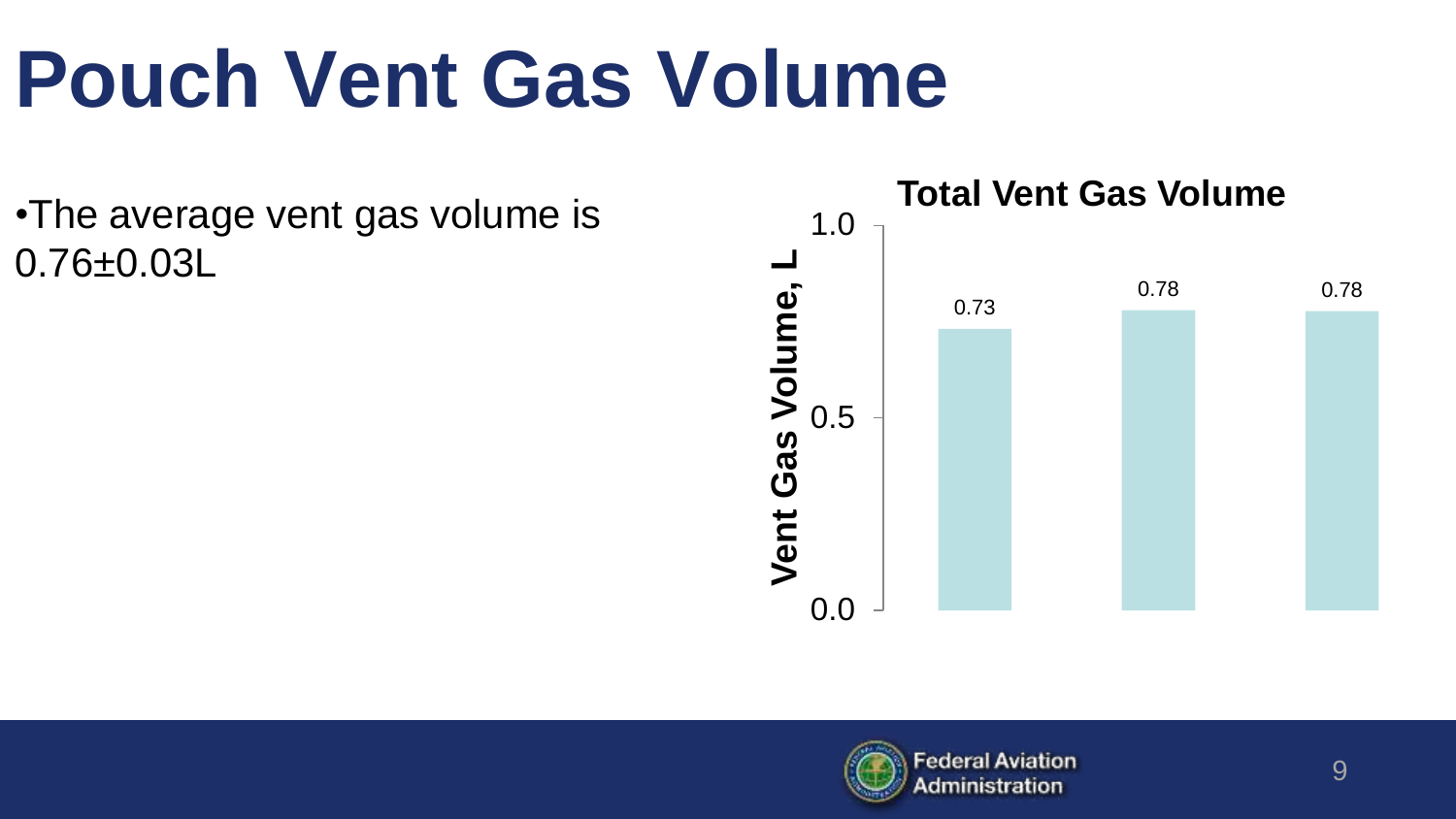# **Pouch Pressure Rise**

•The pressure is measured inside of a 21.7L pressure vessel.

> •Note: The measured pressure is inversely proportional to the pressure vessels volume.

•The average maximum pressure is

• $17.1 \pm 0.1$ psia

 $•15.1±0.6%$ 

•The average percent pressure rise is



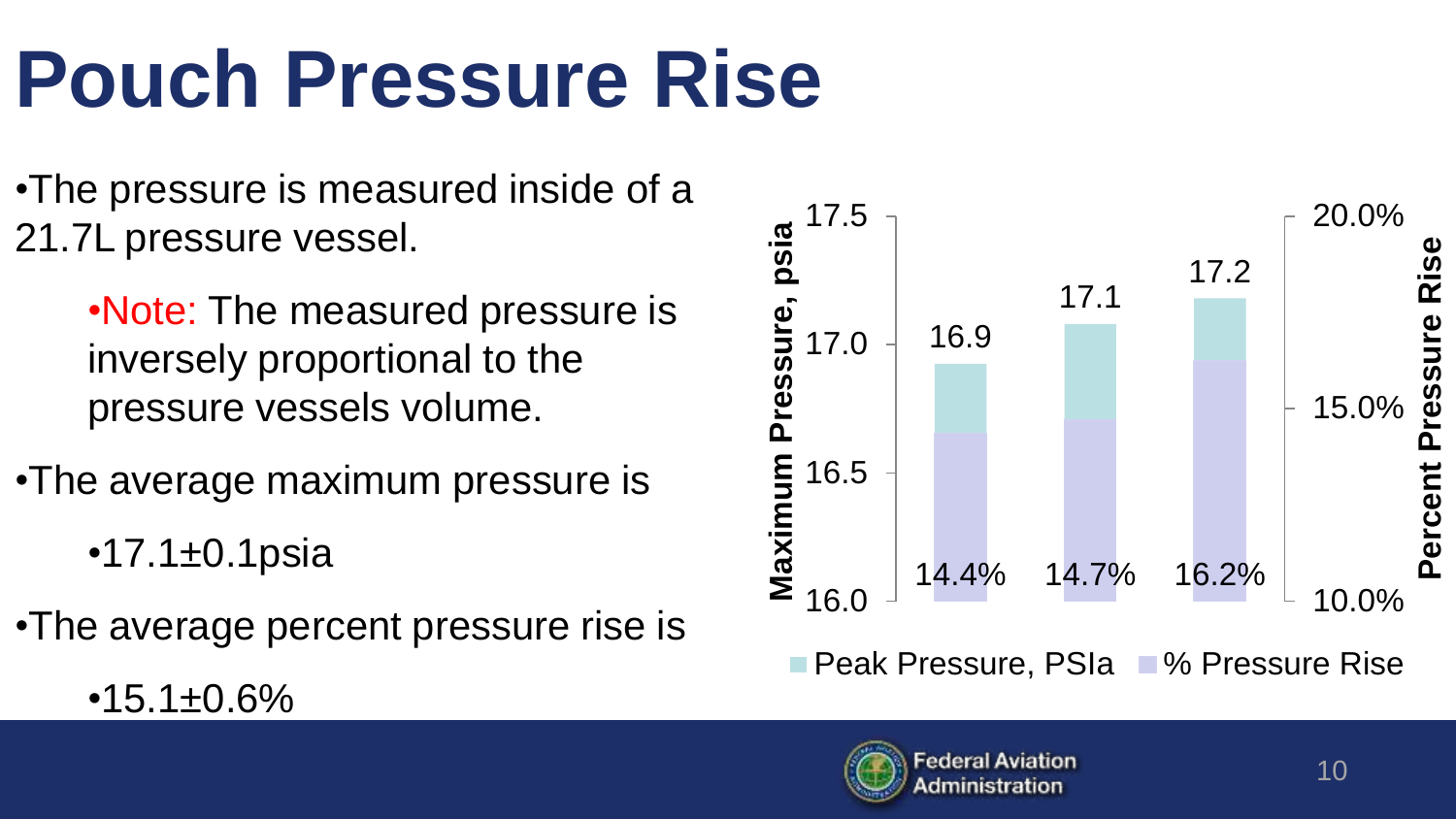# **Pouch Cell Gas Constituents**

- •The gas concentrations used for the calculation of the lower flammability limit (LFL) were measured and averaged. The results are tabulated
- •The LFL can be calculated using Le Chatelier's Mixing Rule
- •**The calculated LFL is 8.5%vol battery gas in air**

| <b>Gas Specie</b> | <b>Averaged Gas</b> | LFL, %vol |
|-------------------|---------------------|-----------|
|                   | Concentration, %vol |           |
| carbon dioxide    | $25.3 \pm 0.7$      | 0         |
| carbon monoxide   | $20.0 + 6.2$        | 12.5      |
| ethane            | $0.6 + 0.1$         | 3.00      |
| ethylene          | $7.3 \pm 0.8$       | 3.10      |
| hydrogen          | $24.0 \pm 2.5$      | 4.95      |
| methane           | $3.1 \pm 0.3$       | 5.30      |
| propane           | $0.2 \pm 0.02$      | 2.10      |
| propylene         | $1.6 + 0.4$         | 2.40      |
| oxygen            | $6.0 \pm 2.7$       | <b>NA</b> |
| THC               | $18.7 \pm 1.0$      | <b>NA</b> |

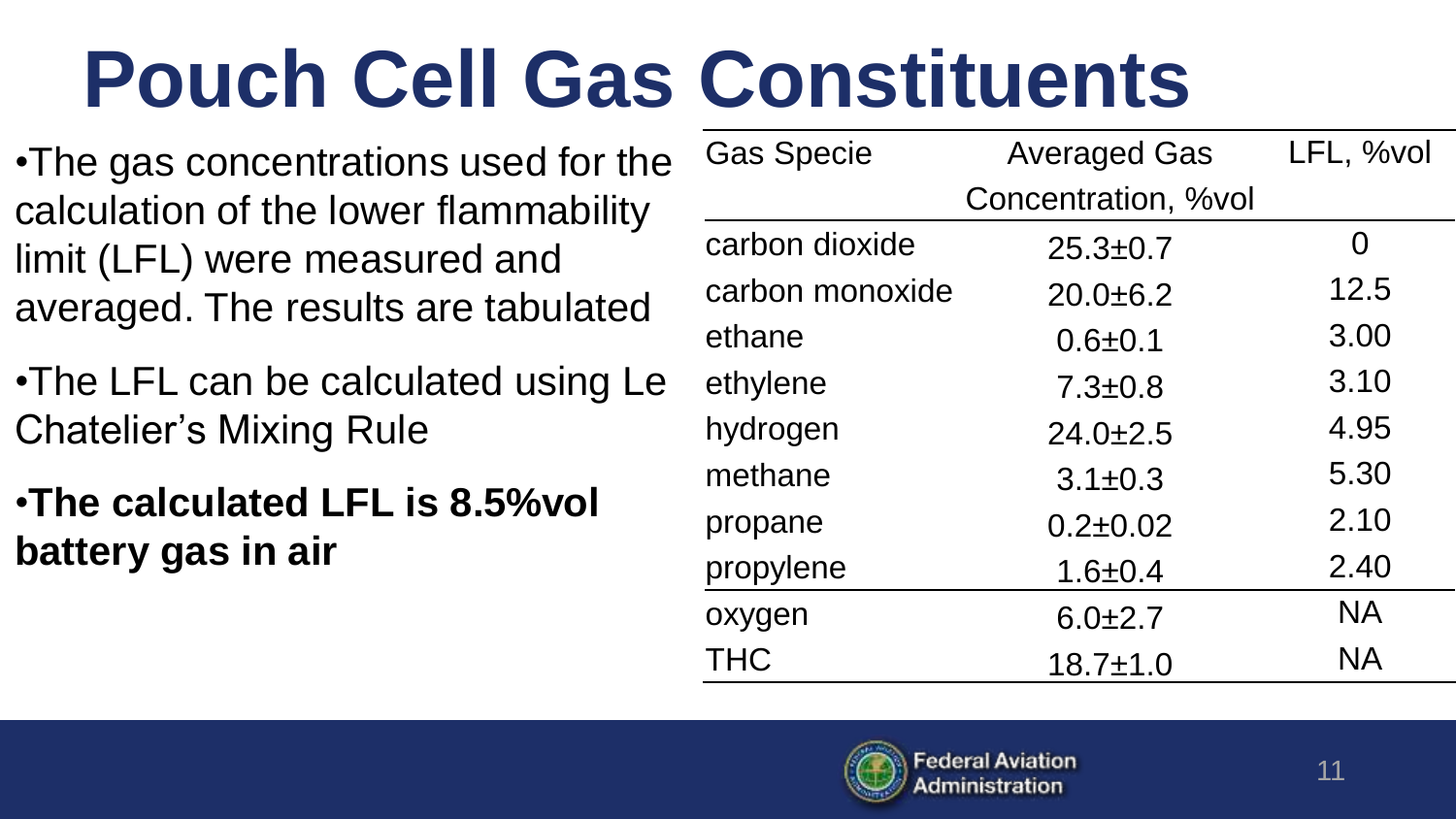## **Button Thermocouple Location**

•The thermocouple was places on top of the button cell and wrapped with fiberglass tape to insure good contact



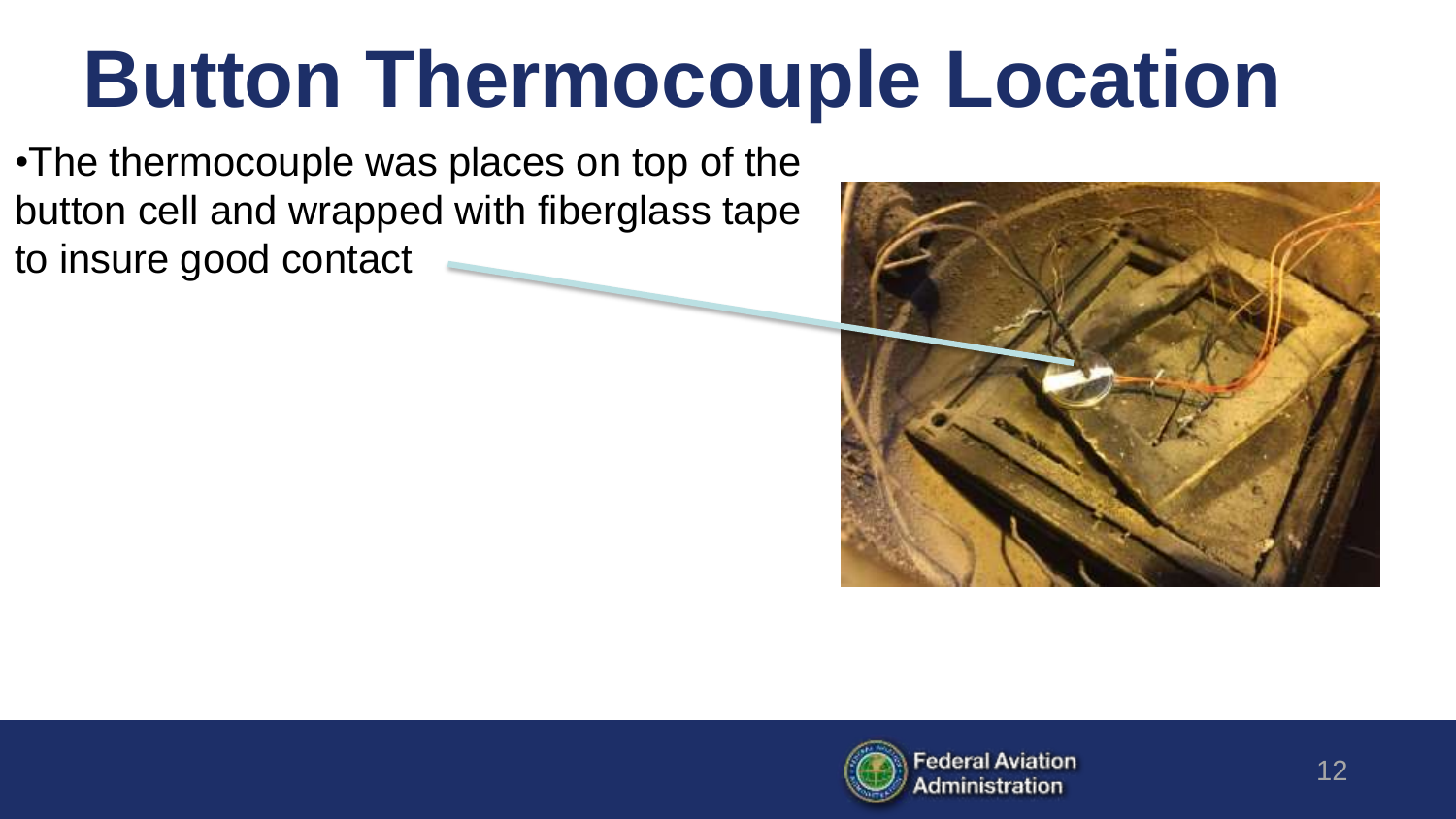## **Button Maximum Temperature**

**°**

- •The two tested button cells had drastically different maximum temperature
- •Variations in thermal runaway reactions has also been observed in 18650 cells
- •This is often observed with a delay in has also been observed in 18650 cells  $\frac{51}{26}$ <br>•This is often observed with a delay in  $\frac{51}{26}$ <br>thermal runaway reaction as represented  $\frac{51}{26}$ by the black vertical lines
- •The delayed reaction allows time for the electrolyte to evaporate away from the cell

#### **Temperature Rise**



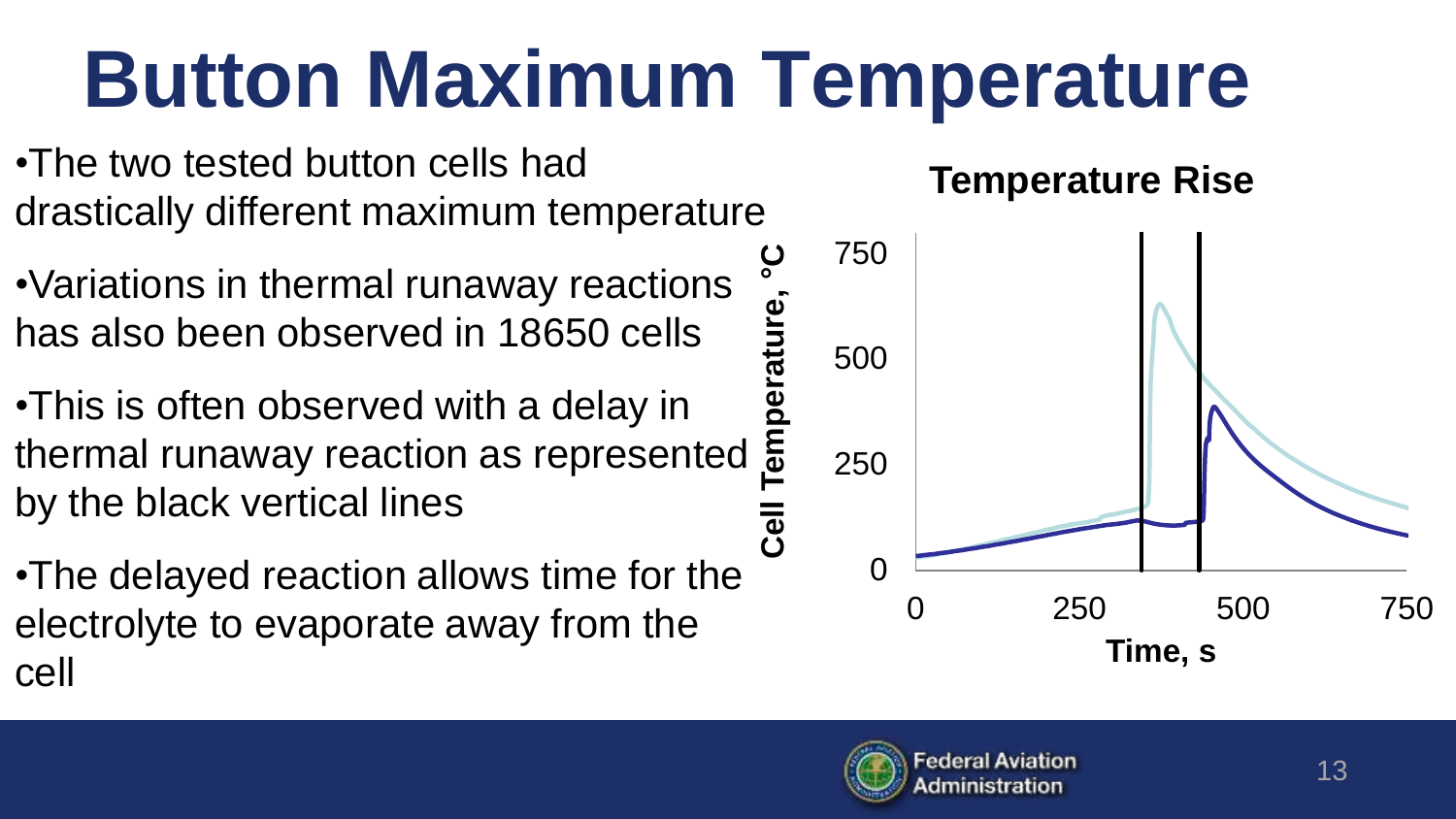# **Button Cell Significant Values**



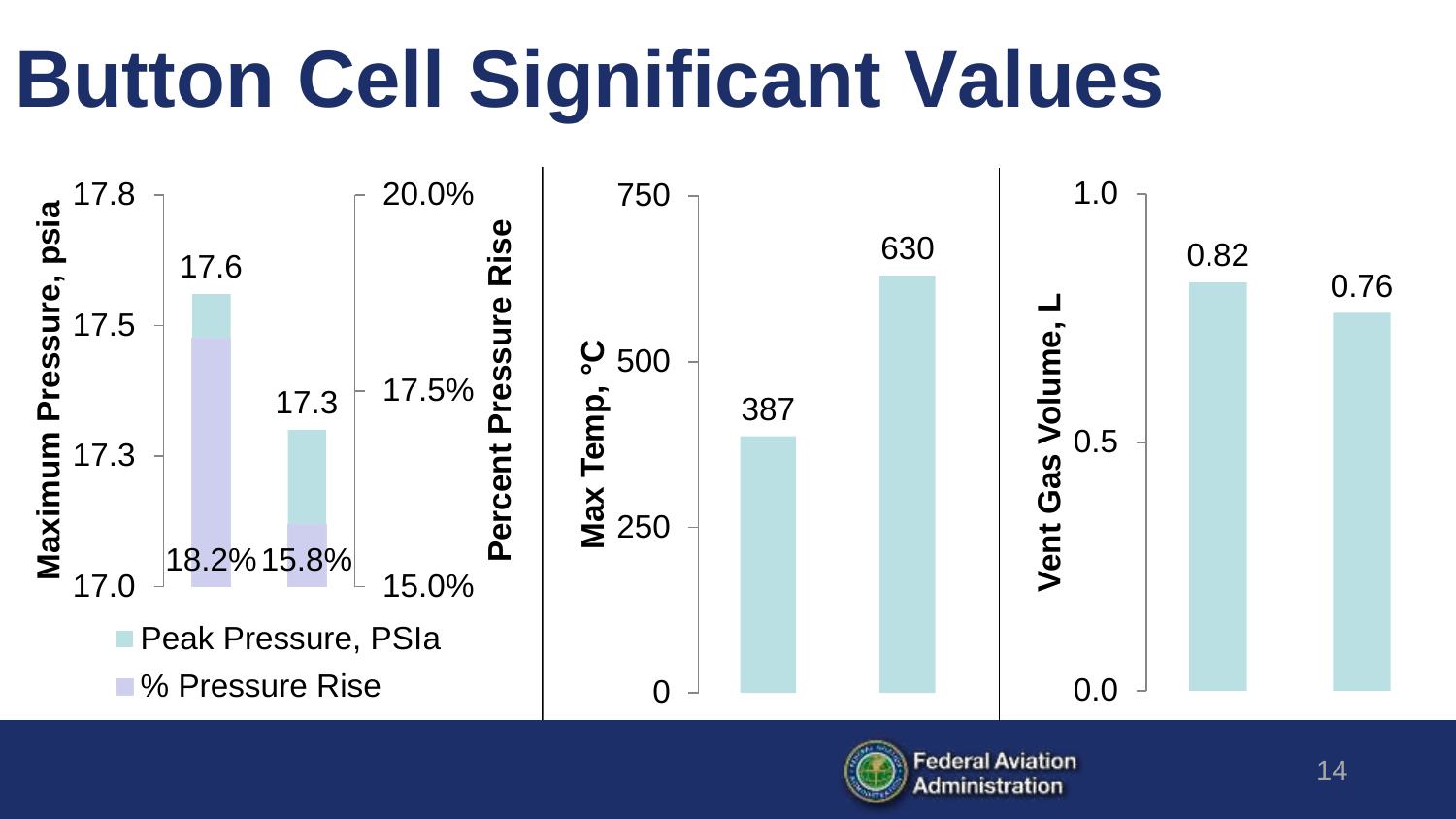# **Button Cell Gas Constituents**

- •The gas concentrations used for the calculation of the lower flammability limit (LFL) were measured and averaged. The results are tabulated
- •The LFL can be calculated using Le Chatelier's Mixing Rule
- •**The calculated LFL is 8.2%vol battery gas in air**

| <b>Gas Specie</b> | <b>Averaged Gas</b> | LFL, %vol |
|-------------------|---------------------|-----------|
|                   | Concentration, %vol |           |
| carbon dioxide    | $23.4 \pm 0.8$      | 0         |
| carbon monoxide   | $25.0 \pm 3.7$      | 12.5      |
| ethane            | $0.5 \pm 0.04$      | 3.00      |
| ethylene          | $8.4 \pm 0.4$       | 3.10      |
| hydrogen          | $23.8 + 1.9$        | 4.95      |
| methane           | $2.7 \pm 0.2$       | 5.30      |
| propane           | $0.1 \pm 0.01$      | 2.10      |
| propylene         | $2.0 \pm 0.2$       | 2.40      |
| oxygen            | $5.1 \pm 3.0$       | <b>NA</b> |
| THC               | $17.9 + 1.7$        | <b>NA</b> |

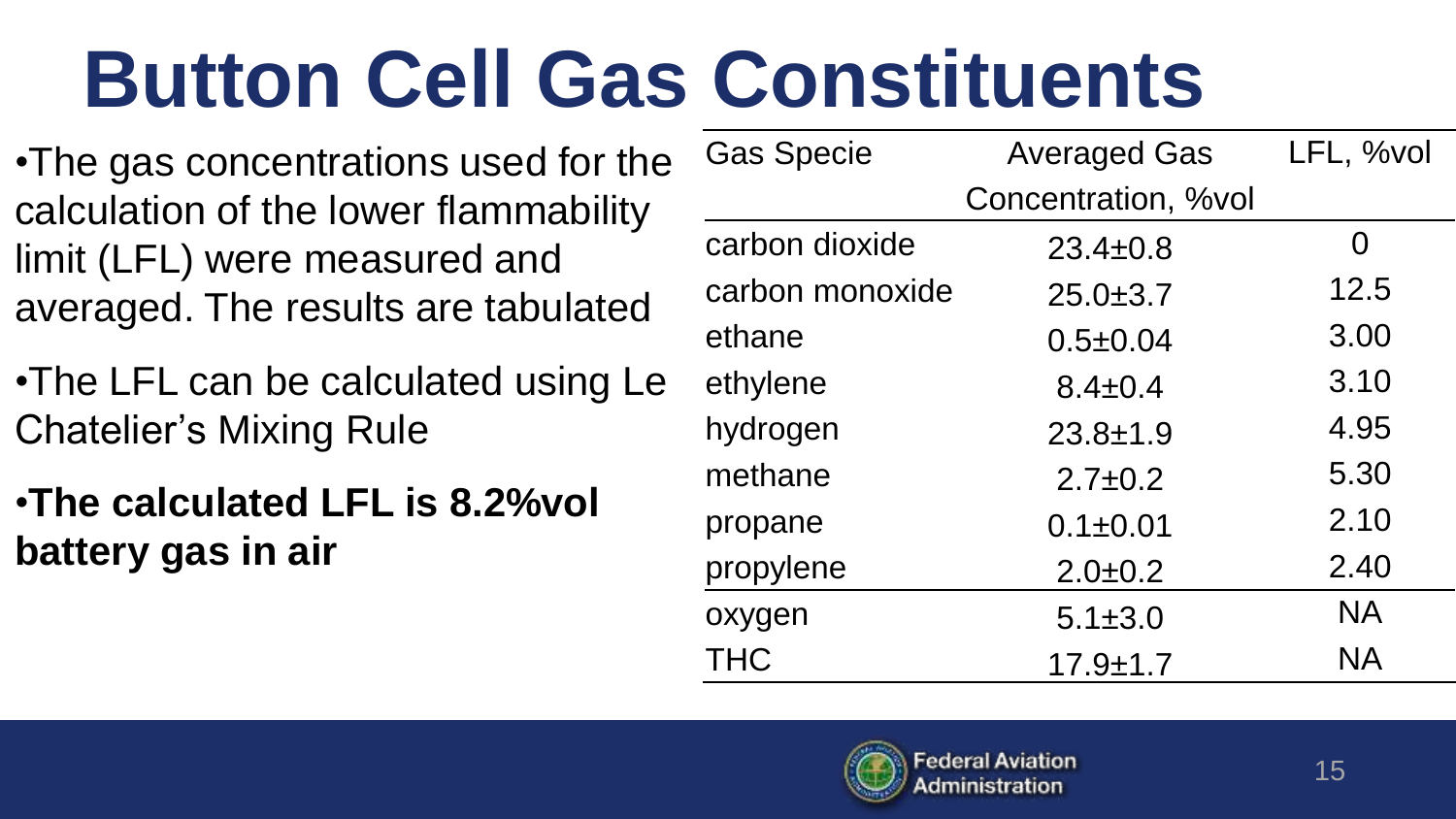# **Summary <2Wh Lithium Ion**

|                              | Pouch Cell             | <b>Button Cell</b> | <b>Total Average</b> | 9.25 Wh Pouch   |
|------------------------------|------------------------|--------------------|----------------------|-----------------|
|                              |                        |                    |                      | Cell 30% SOC    |
| <b>Carbon Dioxide</b>        | $25.3 \pm 0.7\%$       | $23.4 \pm 0.8\%$   | $24.5 \pm 1.0\%$     | 41.2%           |
| <b>Carbon Monoxide</b>       | $20.0 + 6.2%$          | $25.0 \pm 3.7\%$   | $22.0 \pm 4.3\%$     | 3.82%           |
| Hydrogen                     | $24\pm2.5\%$           | $23.8 \pm 1.9\%$   | $23.9 \pm 1.5\%$     | 16.98%          |
| <b>Percent Pressure Rise</b> | $15.1 \pm 1.13\%$      | $17.0 \pm 2.3\%$   | $15.9 \pm 1.3\%$     | 20.4%           |
| <b>Maximum Pressure</b>      | $17.1 \pm 0.1\%$       | $17.4\pm0.3$ psia  | $17.2 \pm 0.2$ psia  | <b>NA</b>       |
| Off Gas Volume               | $0.76 \pm 0.03$ L      | $0.79 \pm 0.06$ L  | $0.77 + 0.04$ L      | 0.92L           |
| <b>Maximum Temperature</b>   | $621 \pm 50^{\circ}$ C | $508 \pm 238$ °C   | 576±97°C             | $404^{\circ}$ C |
| <b>Calculated LFL</b>        | 8.5%                   | 8.2%               | <b>NA</b>            | 9.1%            |

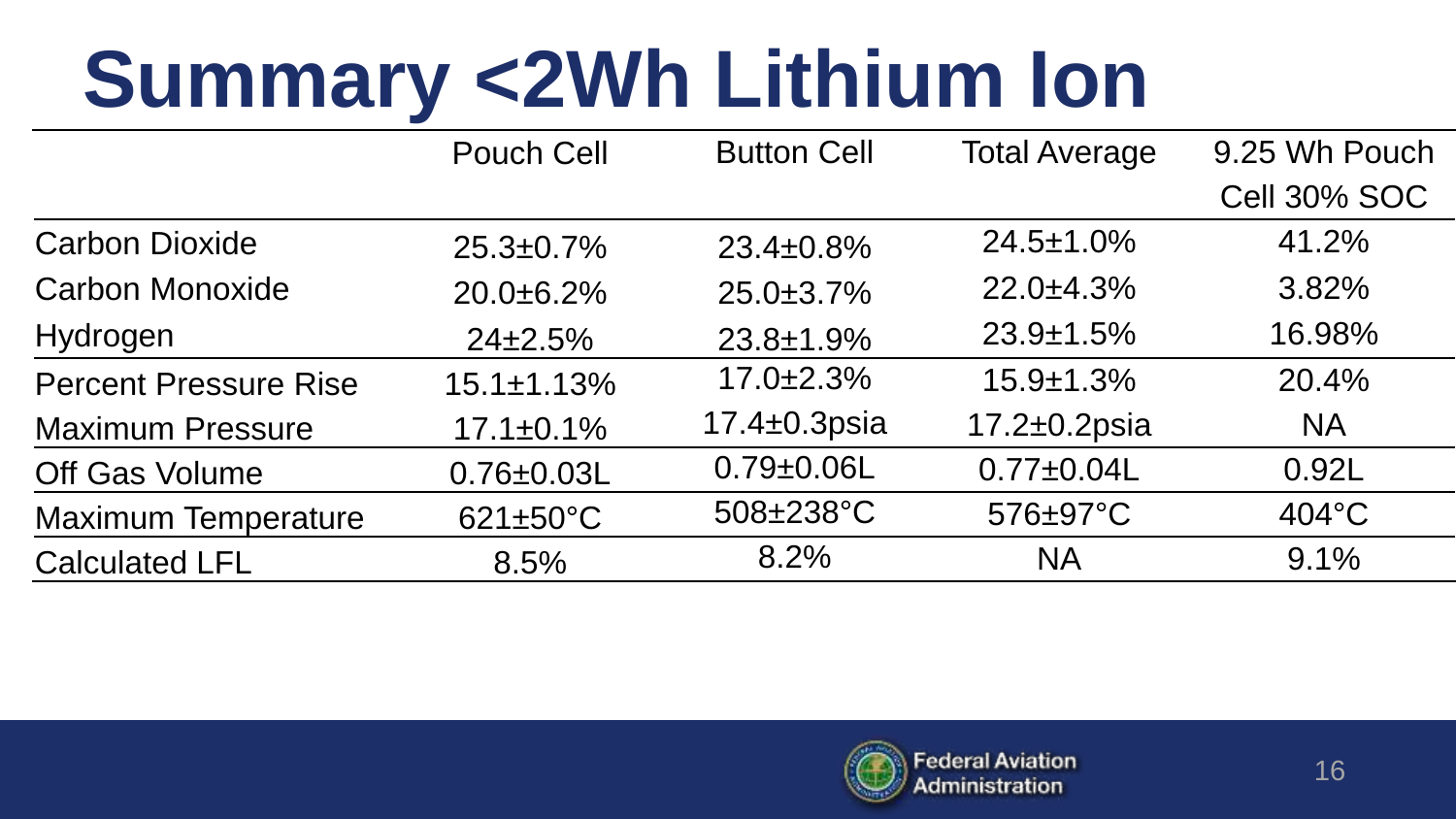### **Conclusion**

•While there may be examples of safer cells of higher capacity, there are also cells at or near the 2 Wh level that could pose a threat to aircraft safety

•Based on the testing, the committee decided to maintain the 2Whr limit and not to extend the exemption level.

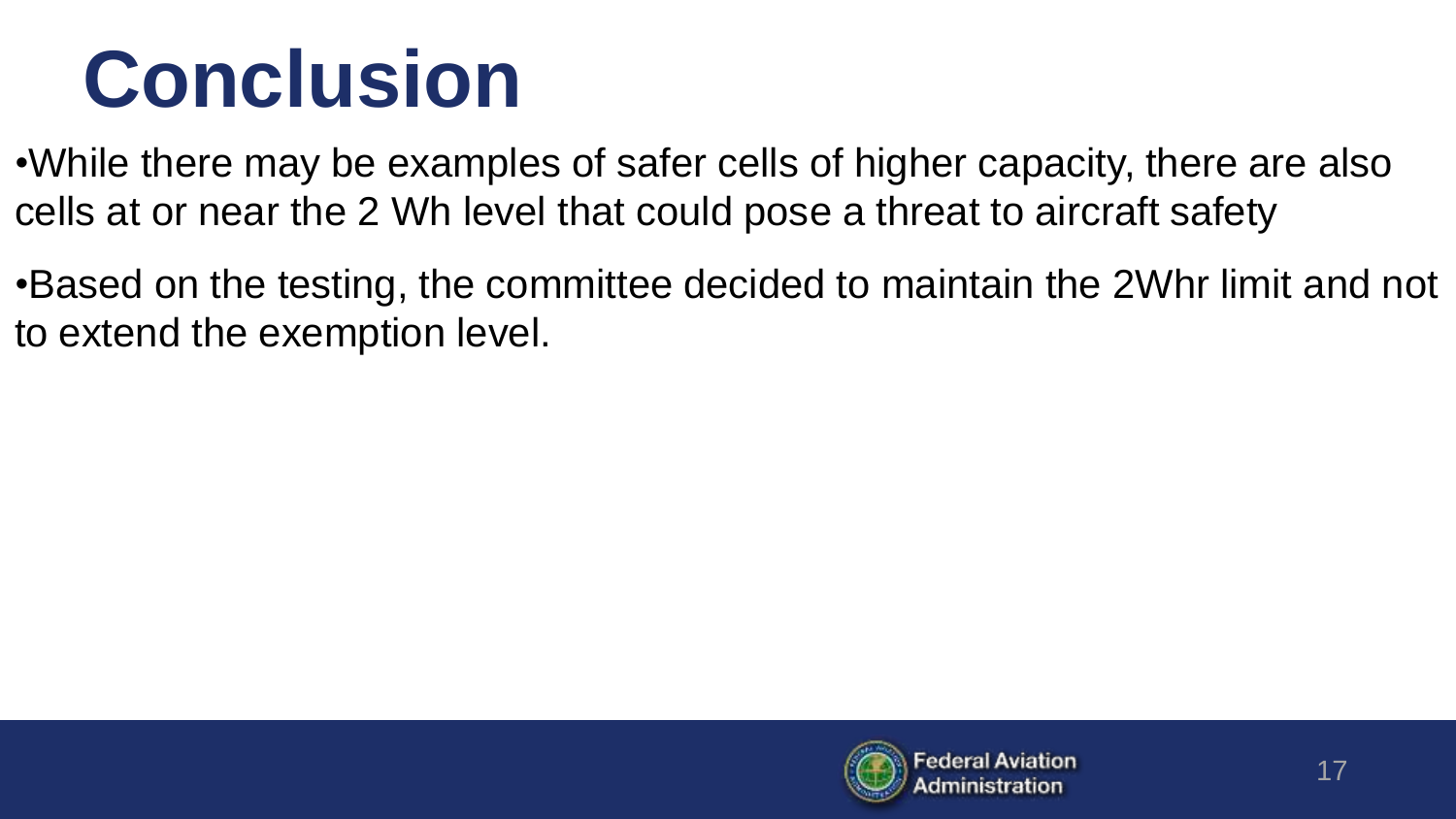#### **References**

[1] Coward, Hubert Frank, and George William Jones. *Limits of flammability of gases and vapors*. No. BM-BULL-503. Bureau of Mines Washington DC, 1952.